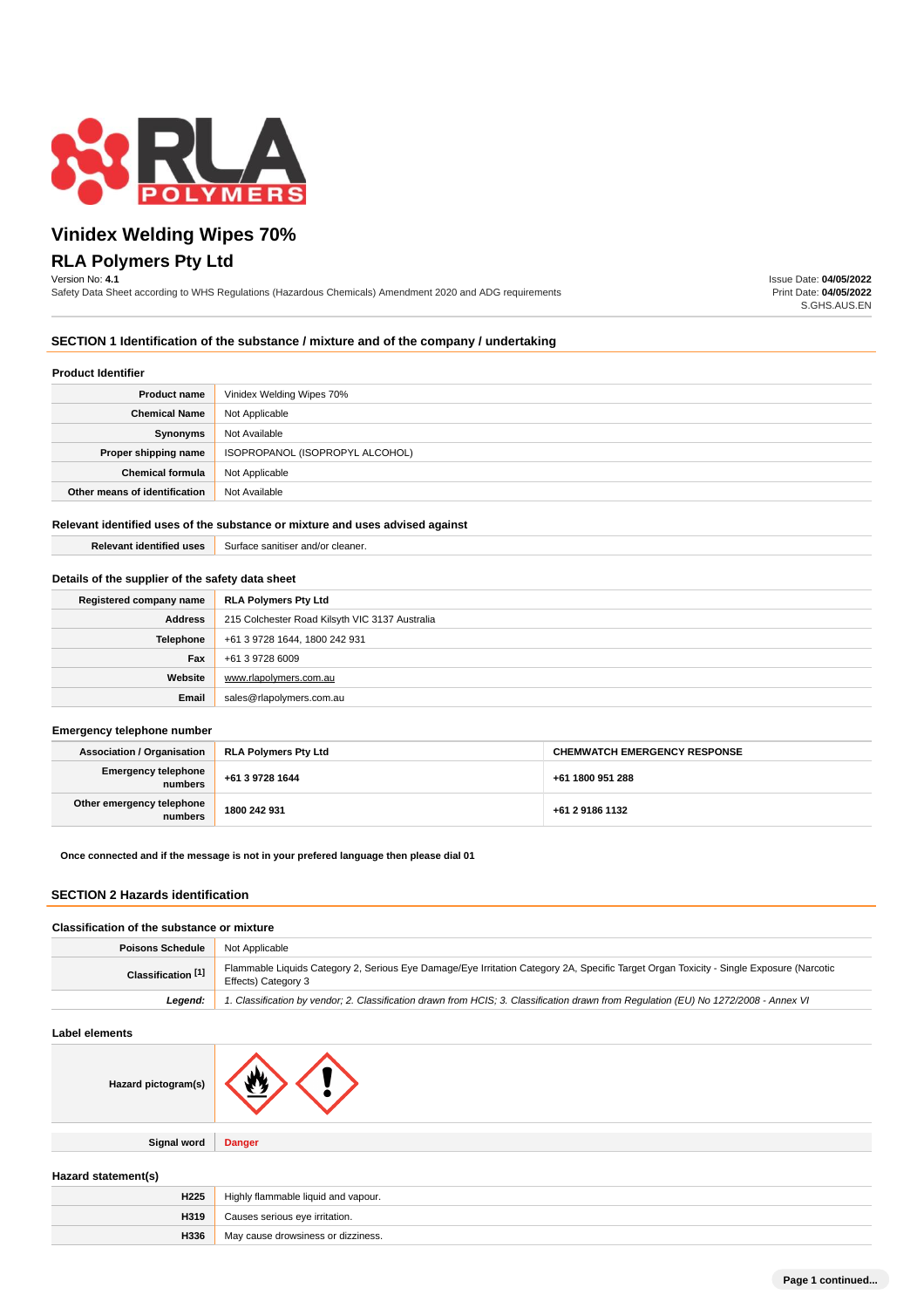### **Precautionary statement(s) Prevention**

| P210             | Keep away from heat, hot surfaces, sparks, open flames and other ignition sources. No smoking. |  |
|------------------|------------------------------------------------------------------------------------------------|--|
| P271             | Use only outdoors or in a well-ventilated area.                                                |  |
| <b>P240</b>      | Ground and bond container and receiving equipment.                                             |  |
| P <sub>241</sub> | Use explosion-proof electrical/ventilating/lighting/intrinsically safe equipment.              |  |

# **Precautionary statement(s) Response**

| P370+P378      | In case of fire: Use alcohol resistant foam or normal protein foam to extinguish.                                                |  |
|----------------|----------------------------------------------------------------------------------------------------------------------------------|--|
| P305+P351+P338 | IF IN EYES: Rinse cautiously with water for several minutes. Remove contact lenses, if present and easy to do. Continue rinsing. |  |
| P312           | Call a POISON CENTER/doctor/physician/first aider/if you feel unwell.                                                            |  |
| P337+P313      | If eye irritation persists: Get medical advice/attention.                                                                        |  |

### **Precautionary statement(s) Storage**

| __<br>____ | ___                                                   |
|------------|-------------------------------------------------------|
| P403+P235  | Store in a well-ventilated place. Keep cool.<br>$  -$ |
| P405       |                                                       |
|            |                                                       |

#### **Precautionary statement(s) Disposal**

| P501 | Dispose of contents/container to authorised hazardous or special waste collection point in accordance with any local regulation. |
|------|----------------------------------------------------------------------------------------------------------------------------------|
|      |                                                                                                                                  |

Not Applicable

## **SECTION 3 Composition / information on ingredients**

#### **Substances**

See section below for composition of Mixtures

#### **Mixtures**

| <b>CAS No</b> | %[weight]                                                                                                                                                                                       | Name                                       |
|---------------|-------------------------------------------------------------------------------------------------------------------------------------------------------------------------------------------------|--------------------------------------------|
| 67-63-0       | 70                                                                                                                                                                                              | isopropanol                                |
| Not Available | balance                                                                                                                                                                                         | Ingredients determined not to be hazardous |
| Legend:       | 1. Classification by vendor; 2. Classification drawn from HCIS; 3. Classification drawn from Regulation (EU) No 1272/2008 - Annex VI; 4.<br>Classification drawn from C&L * EU IOELVs available |                                            |

# **SECTION 4 First aid measures**

| Description of first aid measures |                                                                                                                                                                                                                                                                                                                                                                                                                                                                                                                                                                                   |
|-----------------------------------|-----------------------------------------------------------------------------------------------------------------------------------------------------------------------------------------------------------------------------------------------------------------------------------------------------------------------------------------------------------------------------------------------------------------------------------------------------------------------------------------------------------------------------------------------------------------------------------|
| <b>Eye Contact</b>                | If this product comes in contact with the eyes:<br>Immediately hold eyelids apart and flush the eye continuously with running water.<br>Ensure complete irrigation of the eye by keeping eyelids apart and away from eye and moving the eyelids by occasionally lifting the upper<br>and lower lids.<br>▶ Continue flushing until advised to stop by the Poisons Information Centre or a doctor, or for at least 15 minutes.<br>Transport to hospital or doctor without delay.<br>▶ Removal of contact lenses after an eye injury should only be undertaken by skilled personnel. |
| <b>Skin Contact</b>               | If skin or hair contact occurs:<br>Immediately flush body and clothes with large amounts of water, using safety shower if available.<br>▶ Quickly remove all contaminated clothing, including footwear.<br>▶ Wash skin and hair with running water. Continue flushing with water until advised to stop by the Poisons Information Centre.<br>Transport to hospital, or doctor.                                                                                                                                                                                                    |
| Inhalation                        | If fumes or combustion products are inhaled remove from contaminated area.<br>Lay patient down. Keep warm and rested.<br>▶ Prostheses such as false teeth, which may block airway, should be removed, where possible, prior to initiating first aid procedures.<br>Apply artificial respiration if not breathing, preferably with a demand valve resuscitator, bag-valve mask device, or pocket mask as trained.<br>Perform CPR if necessary.<br>Transport to hospital, or doctor, without delay.                                                                                 |
| Ingestion                         | If swallowed do <b>NOT</b> induce vomiting.<br>If vomiting occurs, lean patient forward or place on left side (head-down position, if possible) to maintain open airway and prevent aspiration.<br>• Observe the patient carefully.<br>▶ Never give liquid to a person showing signs of being sleepy or with reduced awareness; i.e. becoming unconscious.<br>• Give water to rinse out mouth, then provide liquid slowly and as much as casualty can comfortably drink.<br>Seek medical advice.                                                                                  |

#### **Indication of any immediate medical attention and special treatment needed**

Any material aspirated during vomiting may produce lung injury. Therefore emesis should not be induced mechanically or pharmacologically. Mechanical means should be used if it is considered necessary to evacuate the stomach contents; these include gastric lavage after endotracheal intubation. If spontaneous vomiting has occurred after ingestion, the patient should be monitored for difficult breathing, as adverse effects of aspiration into the lungs may be delayed up to 48 hours.

For acute or short term repeated exposures to isopropanol:

- **>** Rapid onset respiratory depression and hypotension indicates serious ingestions that require careful cardiac and respiratory monitoring together with immediate intravenous access.
- ▶ Rapid absorption precludes the usefulness of emesis or lavage 2 hours post-ingestion. Activated charcoal and cathartics are not clinically useful. Ipecac is most useful when given 30 mins. post-ingestion.
- ▶ There are no antidotes.
- **Management is supportive. Treat hypotension with fluids followed by vasopressors.**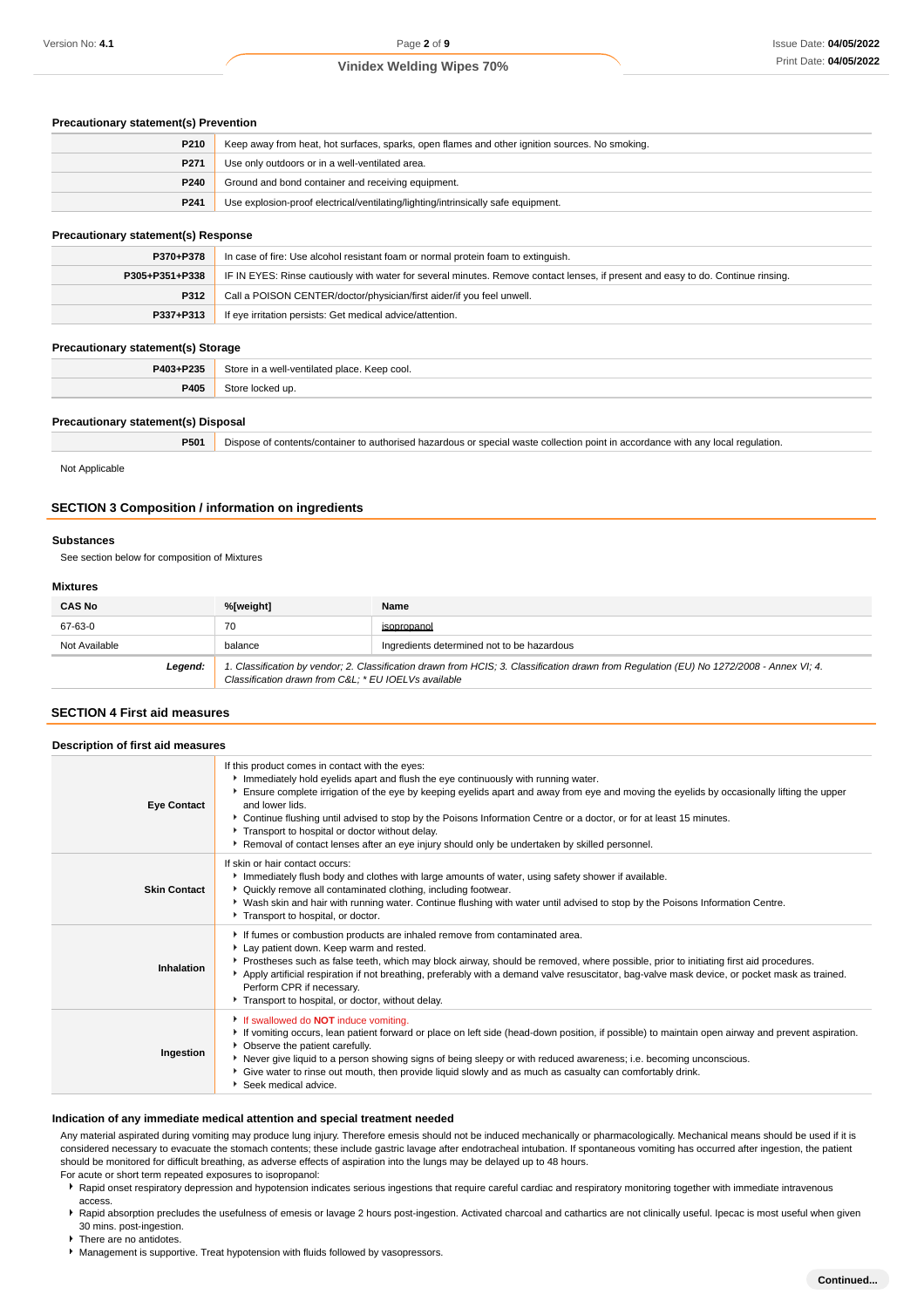Watch closely, within the first few hours for respiratory depression; follow arterial blood gases and tidal volumes.

Ice water lavage and serial haemoglobin levels are indicated for those patients with evidence of gastrointestinal bleeding.

# **SECTION 5 Firefighting measures**

### **Extinguishing media**

- Alcohol stable foam.
- **Dry chemical powder.**
- ▶ BCF (where regulations permit).
- Carbon dioxide.

### **Special hazards arising from the substrate or mixture**

| <b>Advice for firefighters</b> |                                                                                                                                                                                                                                                                                                                                                                                                      |
|--------------------------------|------------------------------------------------------------------------------------------------------------------------------------------------------------------------------------------------------------------------------------------------------------------------------------------------------------------------------------------------------------------------------------------------------|
| <b>Fire Fighting</b>           | Alert Fire Brigade and tell them location and nature of hazard.<br>• May be violently or explosively reactive.<br>• Wear breathing apparatus plus protective gloves in the event of a fire.<br>Prevent, by any means available, spillage from entering drains or water course.                                                                                                                       |
| <b>Fire/Explosion Hazard</b>   | Liquid and vapour are highly flammable.<br>Severe fire hazard when exposed to heat, flame and/or oxidisers.<br>• Vapour may travel a considerable distance to source of ignition.<br>Heating may cause expansion or decomposition leading to violent rupture of containers.<br>Combustion products include:<br>carbon dioxide (CO2)<br>other pyrolysis products typical of burning organic material. |
| <b>HAZCHEM</b>                 | •2YE                                                                                                                                                                                                                                                                                                                                                                                                 |

**Fire Incompatibility Avoid contamination with oxidising agents i.e. nitrates, oxidising acids, chlorine bleaches, pool chlorine etc. as ignition may result** 

# **SECTION 6 Accidental release measures**

### **Personal precautions, protective equipment and emergency procedures**

See section 8

#### **Environmental precautions**

See section 12

#### **Methods and material for containment and cleaning up**

| <b>Minor Spills</b> | Remove all ignition sources.<br>Clean up all spills immediately.<br>Avoid breathing vapours and contact with skin and eyes.<br>Control personal contact with the substance, by using protective equipment.   |
|---------------------|--------------------------------------------------------------------------------------------------------------------------------------------------------------------------------------------------------------|
| <b>Major Spills</b> | Clear area of personnel and move upwind.<br>Alert Fire Brigade and tell them location and nature of hazard.<br>May be violently or explosively reactive.<br>Wear breathing apparatus plus protective gloves. |

Personal Protective Equipment advice is contained in Section 8 of the SDS.

# **SECTION 7 Handling and storage**

### **Precautions for safe handling**

| Safe handling     | • Containers, even those that have been emptied, may contain explosive vapours.<br>▶ Do NOT cut, drill, grind, weld or perform similar operations on or near containers.<br>DO NOT allow clothing wet with material to stay in contact with skin<br>Avoid all personal contact, including inhalation.<br>▶ Wear protective clothing when risk of exposure occurs.<br>Use in a well-ventilated area.<br>Prevent concentration in hollows and sumps. |
|-------------------|----------------------------------------------------------------------------------------------------------------------------------------------------------------------------------------------------------------------------------------------------------------------------------------------------------------------------------------------------------------------------------------------------------------------------------------------------|
| Other information | Store in original containers in approved flame-proof area.<br>No smoking, naked lights, heat or ignition sources.<br>DO NOT store in pits, depressions, basements or areas where vapours may be trapped.<br>Keep containers securely sealed.                                                                                                                                                                                                       |

### **Conditions for safe storage, including any incompatibilities**

| Suitable container      | <b>DO NOT</b> use aluminium or galvanised containers<br>Packing as supplied by manufacturer.<br>• Plastic containers may only be used if approved for flammable liquid.<br>• Check that containers are clearly labelled and free from leaks.<br>For low viscosity materials (i): Drums and jerry cans must be of the non-removable head type. (ii): Where a can is to be used as an inner<br>package, the can must have a screwed enclosure.<br>For materials with a viscosity of at least 2680 cSt. (23 deg. C)<br>For manufactured product having a viscosity of at least 250 cSt. |
|-------------------------|--------------------------------------------------------------------------------------------------------------------------------------------------------------------------------------------------------------------------------------------------------------------------------------------------------------------------------------------------------------------------------------------------------------------------------------------------------------------------------------------------------------------------------------------------------------------------------------|
| Storage incompatibility | ▶ Avoid reaction with oxidising agents                                                                                                                                                                                                                                                                                                                                                                                                                                                                                                                                               |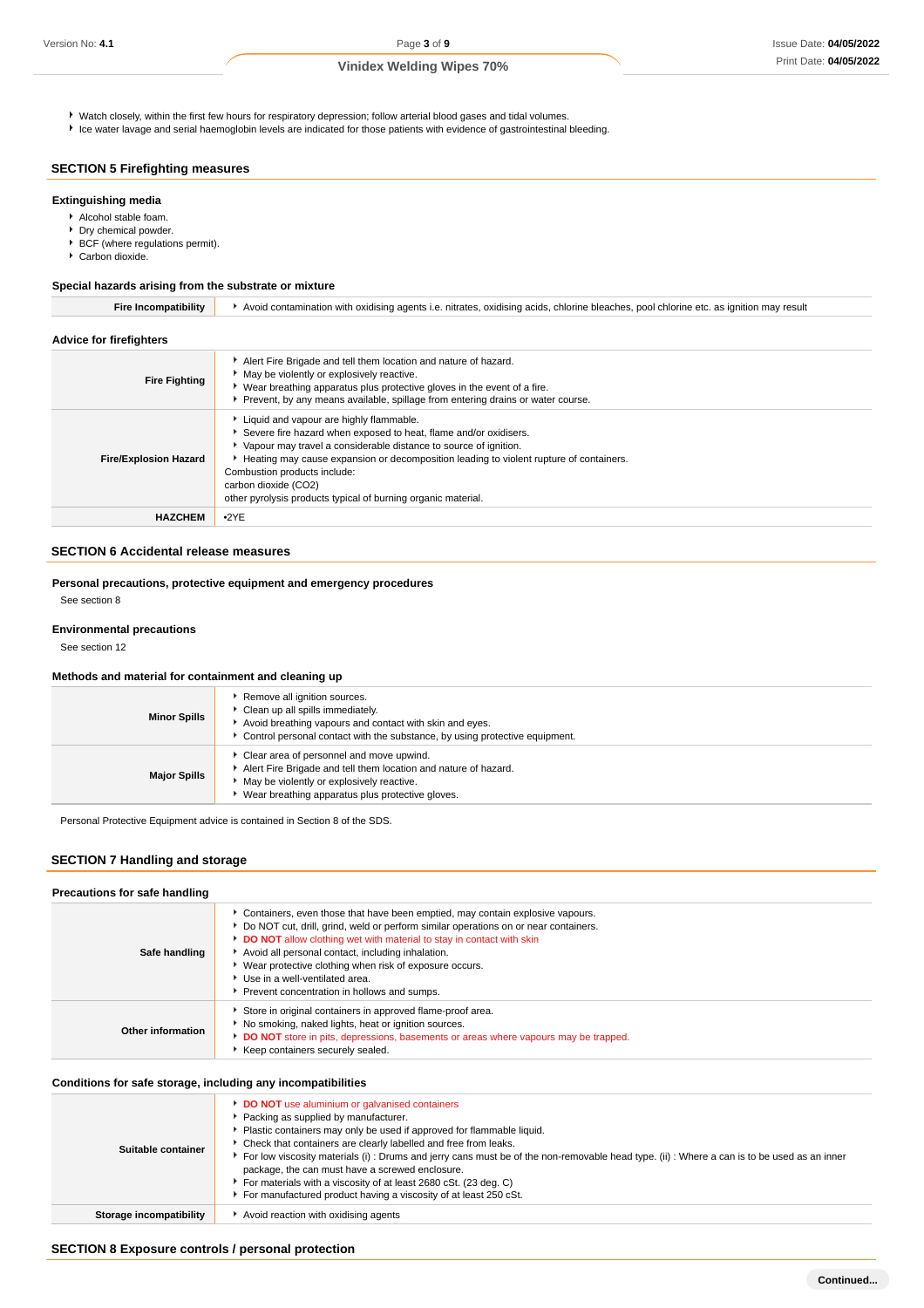#### **Control parameters**

### **Occupational Exposure Limits (OEL)**

| <b>INGREDIENT DATA</b>       |                      |                      |                     |                      |             |               |               |
|------------------------------|----------------------|----------------------|---------------------|----------------------|-------------|---------------|---------------|
| Source                       | Ingredient           | <b>Material name</b> | <b>TWA</b>          | <b>STEL</b>          |             | Peak          | <b>Notes</b>  |
| Australia Exposure Standards | isopropanol          | Isopropyl alcohol    | 400 ppm / 983 mg/m3 | 1230 mg/m3 / 500 ppm |             | Not Available | Not Available |
| <b>Emergency Limits</b>      |                      |                      |                     |                      |             |               |               |
| Ingredient                   | TEEL-1               |                      | TEEL-2              |                      | TEEL-3      |               |               |
| isopropanol                  | 400 ppm              |                      | 2000* ppm           |                      | 12000** ppm |               |               |
|                              |                      |                      |                     |                      |             |               |               |
| Ingredient                   | <b>Original IDLH</b> |                      |                     | <b>Revised IDLH</b>  |             |               |               |
| isopropanol                  | 2,000 ppm            |                      |                     | Not Available        |             |               |               |

#### **Exposure controls**

| Appropriate engineering<br>controls | Engineering controls are used to remove a hazard or place a barrier between the worker and the hazard. Well-designed engineering controls can<br>be highly effective in protecting workers and will typically be independent of worker interactions to provide this high level of protection.<br>The basic types of engineering controls are:<br>Process controls which involve changing the way a job activity or process is done to reduce the risk.<br>Enclosure and/or isolation of emission source which keeps a selected hazard "physically" away from the worker and ventilation that strategically<br>"adds" and "removes" air in the work environment.                                                                                                       |
|-------------------------------------|-----------------------------------------------------------------------------------------------------------------------------------------------------------------------------------------------------------------------------------------------------------------------------------------------------------------------------------------------------------------------------------------------------------------------------------------------------------------------------------------------------------------------------------------------------------------------------------------------------------------------------------------------------------------------------------------------------------------------------------------------------------------------|
| <b>Personal protection</b>          |                                                                                                                                                                                                                                                                                                                                                                                                                                                                                                                                                                                                                                                                                                                                                                       |
| Eye and face protection             | Safety glasses with unperforated side shields may be used where continuous eye protection is desirable, as in laboratories; spectacles are<br>not sufficient where complete eye protection is needed such as when handling bulk-quantities, where there is a danger of splashing, or if the<br>material may be under pressure.<br>▶ Chemical goggles whenever there is a danger of the material coming in contact with the eyes; goggles must be properly fitted.<br>Full face shield (20 cm, 8 in minimum) may be required for supplementary but never for primary protection of eyes; these afford face<br>protection.<br>Alternatively a gas mask may replace splash goggles and face shields.                                                                     |
| <b>Skin protection</b>              | See Hand protection below                                                                                                                                                                                                                                                                                                                                                                                                                                                                                                                                                                                                                                                                                                                                             |
| Hands/feet protection               | Elbow length PVC gloves<br>The selection of suitable gloves does not only depend on the material, but also on further marks of quality which vary from manufacturer to<br>manufacturer. Where the chemical is a preparation of several substances, the resistance of the glove material can not be calculated in advance<br>and has therefore to be checked prior to the application.<br>The exact break through time for substances has to be obtained from the manufacturer of the protective gloves and has to be observed when<br>making a final choice.<br>Personal hygiene is a key element of effective hand care.                                                                                                                                             |
| <b>Body protection</b>              | See Other protection below                                                                                                                                                                                                                                                                                                                                                                                                                                                                                                                                                                                                                                                                                                                                            |
| Other protection                    | • Overalls.<br>PVC Apron.<br>PVC protective suit may be required if exposure severe.<br>▶ Eyewash unit.<br>Some plastic personal protective equipment (PPE) (e.g. gloves, aprons, overshoes) are not recommended as they may produce static<br>electricity.<br>For large scale or continuous use wear tight-weave non-static clothing (no metallic fasteners, cuffs or pockets).<br>Non sparking safety or conductive footwear should be considered. Conductive footwear describes a boot or shoe with a sole made from a<br>conductive compound chemically bound to the bottom components, for permanent control to electrically ground the foot an shall dissipate<br>static electricity from the body to reduce the possibility of ignition of volatile compounds. |

#### **Respiratory protection**

Type A Filter of sufficient capacity. (AS/NZS 1716 & 1715, EN 143:2000 & 149:2001, ANSI Z88 or national equivalent)

Where the concentration of gas/particulates in the breathing zone, approaches or exceeds the "Exposure Standard" (or ES), respiratory protection is required. Degree of protection varies with both face-piece and Class of filter; the nature of protection varies with Type of filter.

| <b>Required Minimum Protection Factor</b> | <b>Full-Face Respirator</b><br><b>Half-Face Respirator</b> |            | <b>Powered Air Respirator</b> |  |
|-------------------------------------------|------------------------------------------------------------|------------|-------------------------------|--|
| up to $10 \times ES$                      | Air-line*                                                  | $A-2$      | A-PAPR-2 ^                    |  |
| up to $20 \times ES$                      |                                                            | A-3        |                               |  |
| $20 + x ES$                               |                                                            | Air-line** |                               |  |

\* - Continuous-flow; \*\* - Continuous-flow or positive pressure demand

A(All classes) = Organic vapours, B AUS or B1 = Acid gasses, B2 = Acid gas or hydrogen cyanide(HCN), B3 = Acid gas or hydrogen cyanide(HCN), E = Sulfur dioxide(SO2), G = Agricultural chemicals, K = Ammonia(NH3), Hg = Mercury, NO = Oxides of nitrogen, MB = Methyl bromide, AX = Low boiling point organic compounds(below 65 degC)

- Cartridge respirators should never be used for emergency ingress or in areas of unknown vapour concentrations or oxygen content.
- ▶ The wearer must be warned to leave the contaminated area immediately on detecting any odours through the respirator. The odour may indicate that the mask is not functioning properly, that the vapour concentration is too high, or that the mask is not properly fitted. Because of these limitations, only restricted use of cartridge respirators is considered appropriate.

Cartridge performance is affected by humidity. Cartridges should be changed after 2 hr of continuous use unless it is determined that the humidity is less than 75%, in which case, cartridges can be used for 4 hr. Used cartridges should be discarded daily, regardless of the length of time used

<sup>^ -</sup> Full-face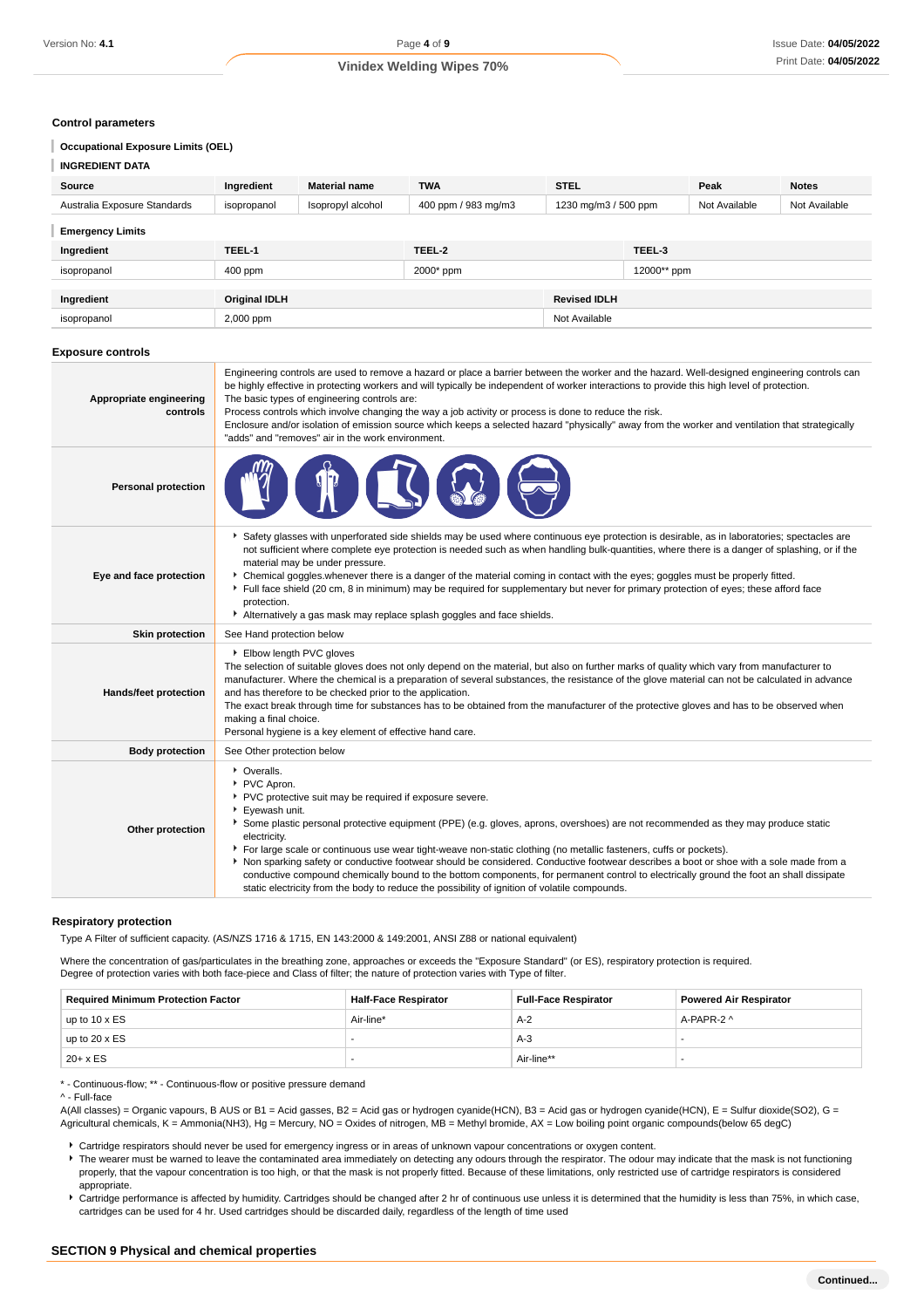#### **Information on basic physical and chemical properties**

| Appearance                                      | Clear highly flammable liquid with alcohol like odour; mixes with water. |                                            |                |  |  |
|-------------------------------------------------|--------------------------------------------------------------------------|--------------------------------------------|----------------|--|--|
|                                                 |                                                                          |                                            |                |  |  |
| <b>Physical state</b>                           | Liquid                                                                   | Relative density (Water = 1)               | 0.79           |  |  |
| Odour                                           | Not Available                                                            | Partition coefficient n-octanol<br>/ water | Not Available  |  |  |
| <b>Odour threshold</b>                          | Not Available                                                            | Auto-ignition temperature (°C)             | Not Available  |  |  |
| pH (as supplied)                                | Not Available                                                            | <b>Decomposition temperature</b>           | Not Available  |  |  |
| Melting point / freezing point<br>(°C)          | Not Available                                                            | Viscosity (cSt)                            | Not Available  |  |  |
| Initial boiling point and boiling<br>range (°C) | Not Available                                                            | Molecular weight (g/mol)                   | Not Applicable |  |  |
| Flash point (°C)                                | Not Available                                                            | <b>Taste</b>                               | Not Available  |  |  |
| <b>Evaporation rate</b>                         | Not Available                                                            | <b>Explosive properties</b>                | Not Available  |  |  |
| Flammability                                    | Not Available                                                            | <b>Oxidising properties</b>                | Not Available  |  |  |
| Upper Explosive Limit (%)                       | Not Available                                                            | Surface Tension (dyn/cm or<br>$mN/m$ )     | Not Available  |  |  |
| Lower Explosive Limit (%)                       | Not Available                                                            | <b>Volatile Component (%vol)</b>           | Not Available  |  |  |
| Vapour pressure (kPa)                           | Not Available                                                            | Gas group                                  | Not Available  |  |  |
| Solubility in water                             | Miscible                                                                 | pH as a solution (Not<br>Available%)       | Not Available  |  |  |
| Vapour density ( $Air = 1$ )                    | Not Available                                                            | VOC g/L                                    | Not Available  |  |  |

#### **SECTION 10 Stability and reactivity**

| Reactivity                                 | See section 7                                                                                                                        |
|--------------------------------------------|--------------------------------------------------------------------------------------------------------------------------------------|
| <b>Chemical stability</b>                  | • Unstable in the presence of incompatible materials.<br>▶ Product is considered stable.<br>Hazardous polymerisation will not occur. |
| Possibility of hazardous<br>reactions      | See section 7                                                                                                                        |
| <b>Conditions to avoid</b>                 | See section 7                                                                                                                        |
| Incompatible materials                     | See section 7                                                                                                                        |
| <b>Hazardous decomposition</b><br>products | See section 5                                                                                                                        |

# **SECTION 11 Toxicological information**

#### **Information on toxicological effects Inhaled** Inhalation of vapours may cause drowsiness and dizziness. This may be accompanied by sleepiness, reduced alertness, loss of reflexes, lack of co-ordination, and vertigo. Aliphatic alcohols with more than 3-carbons cause headache, dizziness, drowsiness, muscle weakness and delirium, central depression, coma, seizures and behavioural changes. Secondary respiratory depression and failure, as well as low blood pressure and irregular heart rhythms, may follow. The odour of isopropanol may give some warning of exposure, but odour fatigue may occur. Inhalation of isopropanol may produce irritation of the nose and throat with sneezing, sore throat and runny nose. Ingestion There is strong evidence to suggest that this material can cause, if swallowed once, very serious, irreversible damage of organs. **Skin Contact** There is strong evidence to suggest that this material, on a single contact with skin, can cause very serious, irreversible damage of organs. Open cuts, abraded or irritated skin should not be exposed to this material Entry into the blood-stream, through, for example, cuts, abrasions or lesions, may produce systemic injury with harmful effects. Examine the skin prior to the use of the material and ensure that any external damage is suitably protected. **Eye** This material can cause eye irritation and damage in some persons. **Chronic** Long term, or repeated exposure of isopropanol may cause inco-ordination and tiredness. Repeated inhalation exposure to isopropanol may produce sleepiness, inco-ordination and liver degeneration. Animal data show developmental effects only at exposure levels that produce toxic effects in adult animals. Isopropanol does not cause genetic damage.

| Vinidex Welding Wipes 70%<br>isopropanol | <b>TOXICITY</b>                                                                                                                                                                                                                 | <b>IRRITATION</b>                 |  |  |
|------------------------------------------|---------------------------------------------------------------------------------------------------------------------------------------------------------------------------------------------------------------------------------|-----------------------------------|--|--|
|                                          | Not Available                                                                                                                                                                                                                   | Not Available                     |  |  |
|                                          | <b>TOXICITY</b>                                                                                                                                                                                                                 | <b>IRRITATION</b>                 |  |  |
|                                          | Dermal (rabbit) LD50: 12800 mg/kg <sup>[2]</sup>                                                                                                                                                                                | Eye (rabbit): 10 mg - moderate    |  |  |
|                                          | Inhalation(Mouse) LC50; 53 mg/L4h <sup>[2]</sup>                                                                                                                                                                                | Eye (rabbit): 100 mg - SEVERE     |  |  |
|                                          | Oral (Mouse) LD50; 3600 mg/kg <sup>[2]</sup>                                                                                                                                                                                    | Eye (rabbit): 100mg/24hr-moderate |  |  |
|                                          |                                                                                                                                                                                                                                 | Skin (rabbit): 500 mg - mild      |  |  |
| Legend:                                  | 1. Value obtained from Europe ECHA Registered Substances - Acute toxicity 2.* Value obtained from manufacturer's SDS. Unless otherwise<br>specified data extracted from RTECS - Register of Toxic Effect of chemical Substances |                                   |  |  |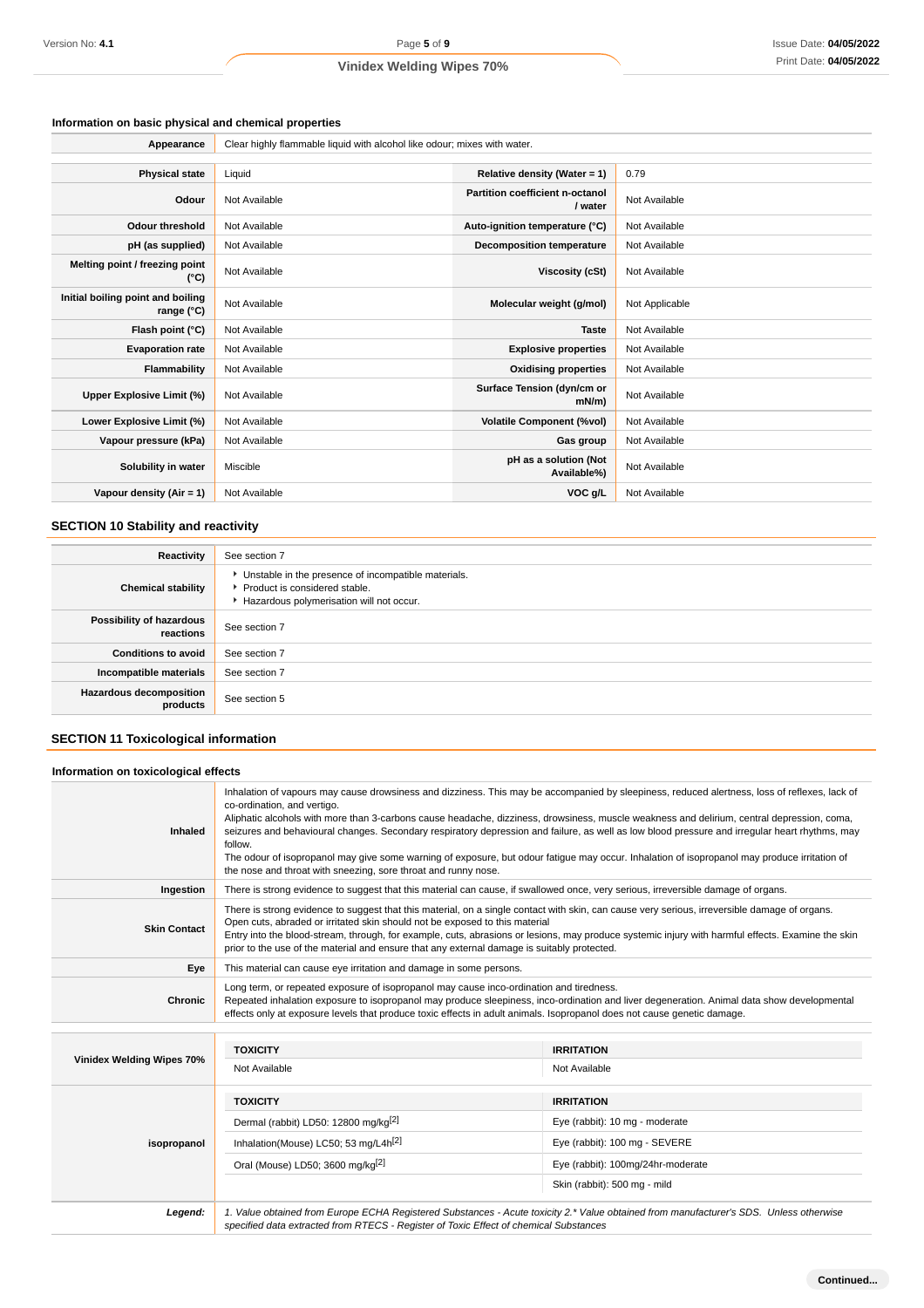| <b>ISOPROPANOL</b>                          | Asthma-like symptoms may continue for months or even years after exposure to the material ends. This may be due to a non-allergic condition<br>known as reactive airways dysfunction syndrome (RADS) which can occur after exposure to high levels of highly irritating compound. Main<br>criteria for diagnosing RADS include the absence of previous airways disease in a non-atopic individual, with sudden onset of persistent<br>asthma-like symptoms within minutes to hours of a documented exposure to the irritant. Other criteria for diagnosis of RADS include a reversible<br>airflow pattern on lung function tests, moderate to severe bronchial hyperreactivity on methacholine challenge testing, and the lack of minimal<br>lymphocytic inflammation, without eosinophilia.<br>Isopropanol is irritating to the eyes, nose and throat but generally not to the skin. Prolonged high dose exposure may also produce depression of<br>the central nervous system and drowsiness. Few have reported skin irritation. It can be absorbed from the skin or when inhaled.<br>The material may cause skin irritation after prolonged or repeated exposure and may produce on contact skin redness, swelling, the production of<br>vesicles, scaling and thickening of the skin.<br>The substance is classified by IARC as Group 3:<br>NOT classifiable as to its carcinogenicity to humans.<br>Evidence of carcinogenicity may be inadequate or limited in animal testing. |                                 |                                                                                                    |  |  |  |
|---------------------------------------------|--------------------------------------------------------------------------------------------------------------------------------------------------------------------------------------------------------------------------------------------------------------------------------------------------------------------------------------------------------------------------------------------------------------------------------------------------------------------------------------------------------------------------------------------------------------------------------------------------------------------------------------------------------------------------------------------------------------------------------------------------------------------------------------------------------------------------------------------------------------------------------------------------------------------------------------------------------------------------------------------------------------------------------------------------------------------------------------------------------------------------------------------------------------------------------------------------------------------------------------------------------------------------------------------------------------------------------------------------------------------------------------------------------------------------------------------------------------------------------------|---------------------------------|----------------------------------------------------------------------------------------------------|--|--|--|
| <b>Acute Toxicity</b>                       | ×                                                                                                                                                                                                                                                                                                                                                                                                                                                                                                                                                                                                                                                                                                                                                                                                                                                                                                                                                                                                                                                                                                                                                                                                                                                                                                                                                                                                                                                                                    | Carcinogenicity                 | ×                                                                                                  |  |  |  |
| <b>Skin Irritation/Corrosion</b>            | ×                                                                                                                                                                                                                                                                                                                                                                                                                                                                                                                                                                                                                                                                                                                                                                                                                                                                                                                                                                                                                                                                                                                                                                                                                                                                                                                                                                                                                                                                                    | Reproductivity                  | ×                                                                                                  |  |  |  |
| <b>Serious Eye Damage/Irritation</b>        | ✔                                                                                                                                                                                                                                                                                                                                                                                                                                                                                                                                                                                                                                                                                                                                                                                                                                                                                                                                                                                                                                                                                                                                                                                                                                                                                                                                                                                                                                                                                    | <b>STOT - Single Exposure</b>   | $\checkmark$                                                                                       |  |  |  |
| <b>Respiratory or Skin</b><br>sensitisation | ×                                                                                                                                                                                                                                                                                                                                                                                                                                                                                                                                                                                                                                                                                                                                                                                                                                                                                                                                                                                                                                                                                                                                                                                                                                                                                                                                                                                                                                                                                    | <b>STOT - Repeated Exposure</b> | ×                                                                                                  |  |  |  |
| <b>Mutagenicity</b>                         | ×                                                                                                                                                                                                                                                                                                                                                                                                                                                                                                                                                                                                                                                                                                                                                                                                                                                                                                                                                                                                                                                                                                                                                                                                                                                                                                                                                                                                                                                                                    | <b>Aspiration Hazard</b>        | ×                                                                                                  |  |  |  |
|                                             |                                                                                                                                                                                                                                                                                                                                                                                                                                                                                                                                                                                                                                                                                                                                                                                                                                                                                                                                                                                                                                                                                                                                                                                                                                                                                                                                                                                                                                                                                      | Legend:                         | $\blacktriangleright$ - Data either not available or does not fill the criteria for classification |  |  |  |

 $\blacktriangleright$  – Data either rior available to make classification

# **SECTION 12 Ecological information**

# **Toxicity**

| Vinidex Welding Wipes 70% | Endpoint<br>Not<br>Available                                                                                                                                                                                                                                                                                                   | <b>Test Duration (hr)</b><br>Not Available | <b>Species</b><br>Not Available | Value<br>Not<br>Available | Source<br>Not<br>Available |
|---------------------------|--------------------------------------------------------------------------------------------------------------------------------------------------------------------------------------------------------------------------------------------------------------------------------------------------------------------------------|--------------------------------------------|---------------------------------|---------------------------|----------------------------|
|                           | Endpoint                                                                                                                                                                                                                                                                                                                       | Test Duration (hr)                         | <b>Species</b>                  | Value                     | <b>Source</b>              |
|                           | EC50(ECx)                                                                                                                                                                                                                                                                                                                      | 24h                                        | Algae or other aquatic plants   | $0.011$ mg/L              | 4                          |
|                           | <b>LC50</b>                                                                                                                                                                                                                                                                                                                    | 96h                                        | Fish                            | 4200mg/l                  | 4                          |
| isopropanol               | EC50                                                                                                                                                                                                                                                                                                                           | 72h                                        | Algae or other aquatic plants   | $>1000$ mg/l              |                            |
|                           | EC50                                                                                                                                                                                                                                                                                                                           | 48h                                        | Crustacea                       | 7550mg/l                  | $\overline{4}$             |
|                           | <b>EC50</b>                                                                                                                                                                                                                                                                                                                    | 96h                                        | Algae or other aquatic plants   | $>1000$ mg/l              |                            |
| Legend:                   | Extracted from 1. IUCLID Toxicity Data 2. Europe ECHA Registered Substances - Ecotoxicological Information - Aquatic Toxicity 4. US EPA,<br>Ecotox database - Aquatic Toxicity Data 5. ECETOC Aquatic Hazard Assessment Data 6. NITE (Japan) - Bioconcentration Data 7. METI (Japan)<br>- Bioconcentration Data 8. Vendor Data |                                            |                                 |                           |                            |

### **DO NOT** discharge into sewer or waterways.

### **Persistence and degradability**

| Ingredient  | Persistence: Water/Soil   | Persistence: Air           |
|-------------|---------------------------|----------------------------|
| isopropanol | LOW (Half-life = 14 days) | LOW (Half-life $=$ 3 days) |
|             |                           |                            |

# **Bioaccumulative potential**

| Ingredient              | <b>Bioaccumulation</b> |
|-------------------------|------------------------|
| isopropanol             | LOW (LogKOW = $0.05$ ) |
| <b>Mobility in soil</b> |                        |
| Ingredient              | <b>Mobility</b>        |
| isopropanol             | $HIGH (KOC = 1.06)$    |

# **SECTION 13 Disposal considerations**

| Product / Packaging disposal | <b>DO NOT</b> allow wash water from cleaning or process equipment to enter drains.<br>It may be necessary to collect all wash water for treatment before disposal.<br>In all cases disposal to sewer may be subject to local laws and regulations and these should be considered first.<br>• Where in doubt contact the responsible authority.<br>▶ Recycle wherever possible.<br>► Consult manufacturer for recycling options or consult local or regional waste management authority for disposal if no suitable treatment or<br>disposal facility can be identified.<br>Dispose of by: burial in a land-fill specifically licensed to accept chemical and / or pharmaceutical wastes or Incineration in a licensed<br>apparatus (after admixture with suitable combustible material).<br>Decontaminate empty containers. |
|------------------------------|-----------------------------------------------------------------------------------------------------------------------------------------------------------------------------------------------------------------------------------------------------------------------------------------------------------------------------------------------------------------------------------------------------------------------------------------------------------------------------------------------------------------------------------------------------------------------------------------------------------------------------------------------------------------------------------------------------------------------------------------------------------------------------------------------------------------------------|

# **SECTION 14 Transport information**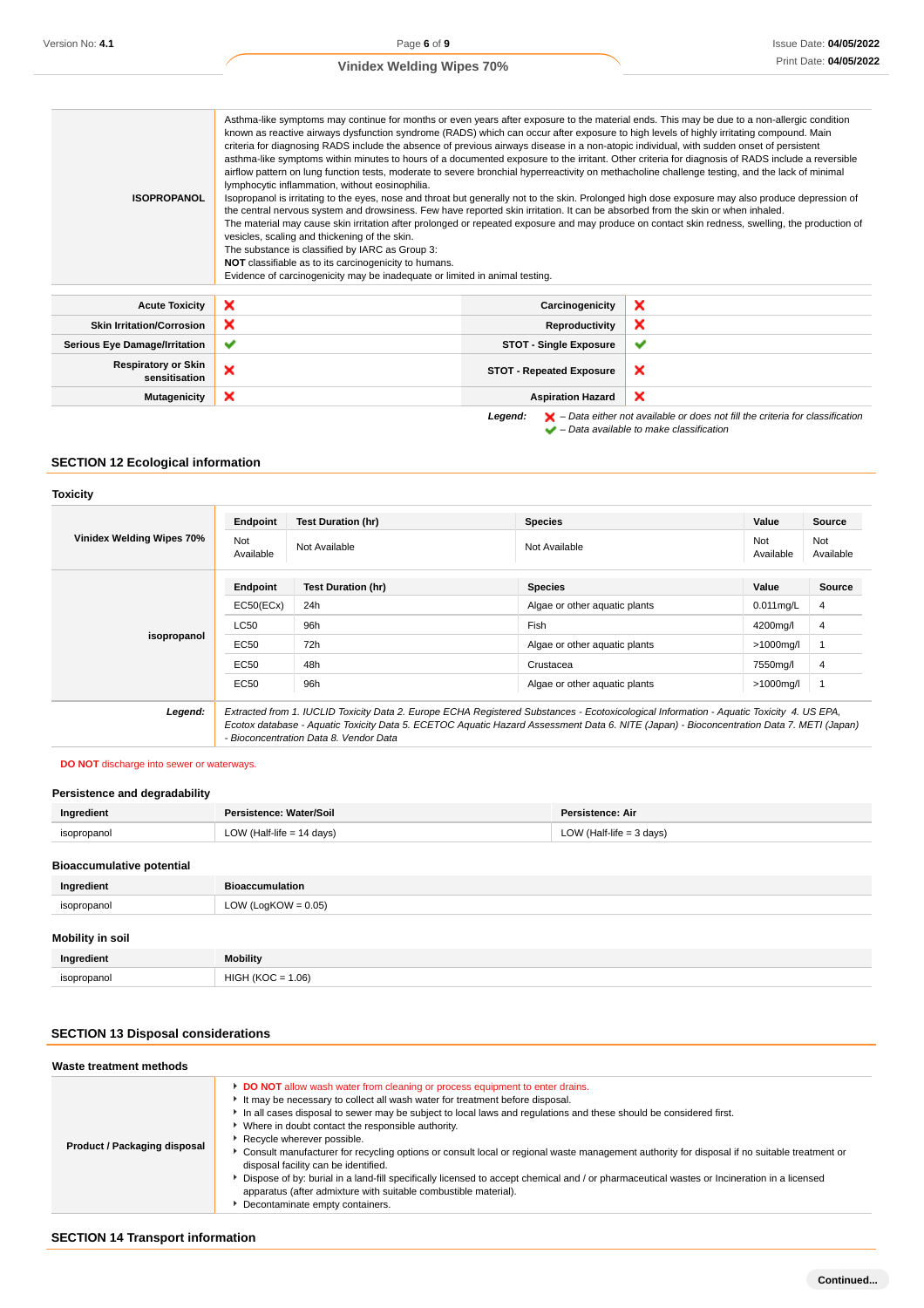| <b>Labels Required</b>      |                                 |  |  |
|-----------------------------|---------------------------------|--|--|
|                             | ै                               |  |  |
| <b>Marine Pollutant</b>     | <b>NO</b>                       |  |  |
| <b>HAZCHEM</b>              | •2YE                            |  |  |
| <b>Land transport (ADG)</b> |                                 |  |  |
| UN number                   | 1219                            |  |  |
| UN proper shipping name     | ISOPROPANOL (ISOPROPYL ALCOHOL) |  |  |
| Transport hazard class(es)  | Class<br>$\overline{3}$         |  |  |

|                              | Subrisk<br>Not Applicable              |                       |  |
|------------------------------|----------------------------------------|-----------------------|--|
| Packing group                | $\mathbf{I}$                           |                       |  |
| <b>Environmental hazard</b>  | Not Applicable                         |                       |  |
| Special precautions for user | Special provisions<br>Limited quantity | Not Applicable<br>1 L |  |

# **Air transport (ICAO-IATA / DGR)**

| UN number                    | 1219                                                                                                                                                                                                                                      |                           |                                         |  |
|------------------------------|-------------------------------------------------------------------------------------------------------------------------------------------------------------------------------------------------------------------------------------------|---------------------------|-----------------------------------------|--|
| UN proper shipping name      | Isopropyl alcohol                                                                                                                                                                                                                         |                           |                                         |  |
| Transport hazard class(es)   | <b>ICAO/IATA Class</b><br>ICAO / IATA Subrisk<br><b>ERG Code</b>                                                                                                                                                                          | 3<br>Not Applicable<br>3L |                                         |  |
| Packing group                | Ш                                                                                                                                                                                                                                         |                           |                                         |  |
| <b>Environmental hazard</b>  | Not Applicable                                                                                                                                                                                                                            |                           |                                         |  |
| Special precautions for user | Special provisions<br>Cargo Only Packing Instructions<br>Cargo Only Maximum Qty / Pack<br>Passenger and Cargo Packing Instructions<br>Passenger and Cargo Maximum Qty / Pack<br>Passenger and Cargo Limited Quantity Packing Instructions |                           | A180<br>364<br>60L<br>353<br>5L<br>Y341 |  |
|                              | Passenger and Cargo Limited Maximum Qty / Pack                                                                                                                                                                                            |                           | 1 <sub>L</sub>                          |  |

# **Sea transport (IMDG-Code / GGVSee)**

| <b>UN number</b>             | 1219                                                                 |                                              |  |  |
|------------------------------|----------------------------------------------------------------------|----------------------------------------------|--|--|
| UN proper shipping name      |                                                                      | ISOPROPANOL (ISOPROPYL ALCOHOL)              |  |  |
| Transport hazard class(es)   | <b>IMDG Class</b><br>3<br><b>IMDG Subrisk</b><br>Not Applicable      |                                              |  |  |
| Packing group                | $\mathbf{II}$                                                        |                                              |  |  |
| <b>Environmental hazard</b>  | Not Applicable                                                       |                                              |  |  |
| Special precautions for user | <b>EMS Number</b><br>Special provisions<br><b>Limited Quantities</b> | F-E, S-D<br>Not Applicable<br>1 <sub>L</sub> |  |  |

**Transport in bulk according to Annex II of MARPOL and the IBC code** Not Applicable

# **Transport in bulk in accordance with MARPOL Annex V and the IMSBC Code**

| <b>Product name</b>                               | Group         |  |
|---------------------------------------------------|---------------|--|
| isopropanol                                       | Not Available |  |
|                                                   |               |  |
| Transport in bulk in accordance with the ICG Code |               |  |

| <b>Drodu</b>            | <b>Ship Type</b>                  |
|-------------------------|-----------------------------------|
| isonronanol<br>$\cdots$ | Available<br>N <sub>nt</sub><br>. |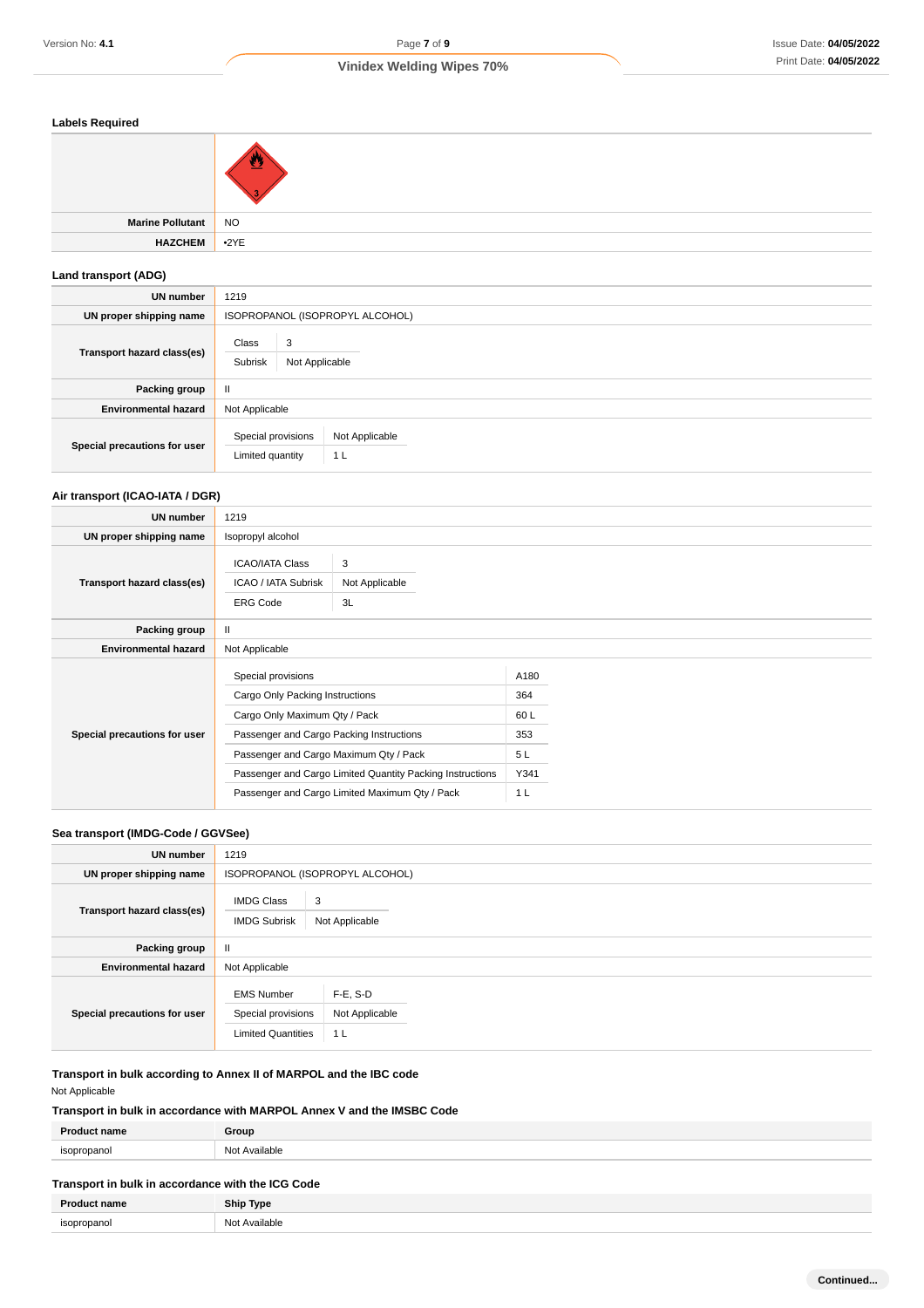#### **SECTION 15 Regulatory information**

#### **Safety, health and environmental regulations / legislation specific for the substance or mixture**

#### ı **isopropanol is found on the following regulatory lists**

Australia Hazardous Chemical Information System (HCIS) - Hazardous Chemicals Australian Inventory of Industrial Chemicals (AIIC)

International Agency for Research on Cancer (IARC) - Agents Classified by the IARC Monographs

#### **National Inventory Status**

| <b>National Inventory</b>                          | <b>Status</b>                                                                                                                                                                                     |
|----------------------------------------------------|---------------------------------------------------------------------------------------------------------------------------------------------------------------------------------------------------|
| Australia - AIIC / Australia<br>Non-Industrial Use | Yes                                                                                                                                                                                               |
| Canada - DSL                                       | Yes                                                                                                                                                                                               |
| Canada - NDSL                                      | No (isopropanol)                                                                                                                                                                                  |
| China - IECSC                                      | Yes                                                                                                                                                                                               |
| Europe - EINEC / ELINCS / NLP                      | Yes                                                                                                                                                                                               |
| Japan - ENCS                                       | Yes                                                                                                                                                                                               |
| Korea - KECI                                       | Yes                                                                                                                                                                                               |
| New Zealand - NZIoC                                | Yes                                                                                                                                                                                               |
| Philippines - PICCS                                | Yes                                                                                                                                                                                               |
| USA - TSCA                                         | Yes                                                                                                                                                                                               |
| Taiwan - TCSI                                      | Yes                                                                                                                                                                                               |
| Mexico - INSQ                                      | Yes                                                                                                                                                                                               |
| Vietnam - NCI                                      | Yes                                                                                                                                                                                               |
| Russia - FBEPH                                     | Yes                                                                                                                                                                                               |
| Legend:                                            | Yes = All CAS declared ingredients are on the inventory<br>No = One or more of the CAS listed ingredients are not on the inventory. These ingredients may be exempt or will require registration. |

### **SECTION 16 Other information**

#### **SDS Version Summary**

| Version | Date of Update | <b>Sections Updated</b>                                                  |
|---------|----------------|--------------------------------------------------------------------------|
| 3.7     | 11/04/2022     | Appearance                                                               |
|         | 04/05/2022     | Classification, Fire Fighter (fire/explosion hazard), Handling Procedure |

#### **Other information**

Classification of the preparation and its individual components has drawn on official and authoritative sources using available literature references.

The SDS is a Hazard Communication tool and should be used to assist in the Risk Assessment. Many factors determine whether the reported Hazards are Risks in the workplace or other settings. Risks may be determined by reference to Exposures Scenarios. Scale of use, frequency of use and current or available engineering controls must be considered.

#### **Definitions and abbreviations**

PC-TWA: Permissible Concentration-Time Weighted Average PC-STEL: Permissible Concentration-Short Term Exposure Limit IARC: International Agency for Research on Cancer ACGIH: American Conference of Governmental Industrial Hygienists STEL: Short Term Exposure Limit TEEL: Temporary Emergency Exposure Limit。 IDLH: Immediately Dangerous to Life or Health Concentrations ES: Exposure Standard OSF: Odour Safety Factor NOAEL :No Observed Adverse Effect Level LOAEL: Lowest Observed Adverse Effect Level TLV: Threshold Limit Value LOD: Limit Of Detection OTV: Odour Threshold Value BCF: BioConcentration Factors BEI: Biological Exposure Index AIIC: Australian Inventory of Industrial Chemicals DSL: Domestic Substances List NDSL: Non-Domestic Substances List IECSC: Inventory of Existing Chemical Substance in China EINECS: European INventory of Existing Commercial chemical Substances ELINCS: European List of Notified Chemical Substances NLP: No-Longer Polymers ENCS: Existing and New Chemical Substances Inventory KECI: Korea Existing Chemicals Inventory NZIoC: New Zealand Inventory of Chemicals PICCS: Philippine Inventory of Chemicals and Chemical Substances TSCA: Toxic Substances Control Act